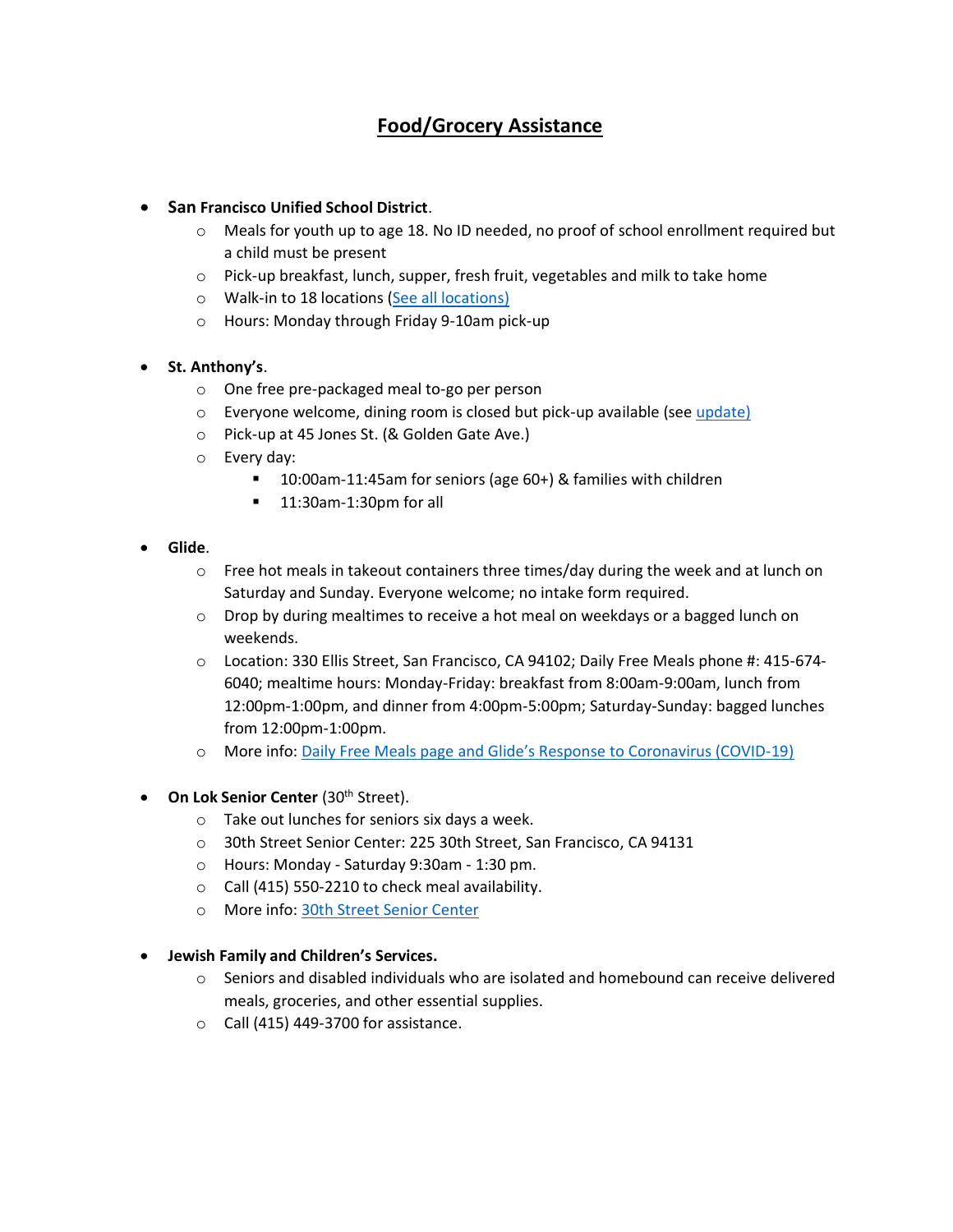# • **Bernal Heights Neighborhood Center and Excelsior Community Center.**

- o Bernal Heights Neighborhood Center and Excelsior Community Center are offering boxed lunches and dry goods food boxes to seniors and people with disabilities at both the Cortland and Excelsior locations, Monday - Friday, 9:30 AM to 1 PM. Visit the Centers: M - F, 9:30 AM to 1 PM.
- o Bernal Heights Neighborhood Center, 515 Cortland Avenue San Francisco, California 94114-1575.
- o Excelsior Community Center, 4468 Mission Street, Suite 162, San Francisco, California 94114-1575. Call 415-494-9702 for more information.

# • **San Francisco-Marin Food Bank.**

- $\circ$  Offering free food including fresh produce, rice, milk and eggs at pop-up locations throughout San Francisco. COVID-19 precautions have caused around 100 food pantries in San Francisco and Marin to close. To fill the gap and ensure families still have access to healthy food, the Food Bank team is working around the clock to open interim popup pantries.
- o Visit one of the locations during open hours. These locations do not require ID, enrollment/registration, Income or address verification.
- o Bayview Opera House Transitional Pop-up Pantry, 4705 3rd Street (parking lot) Monday, 10:00 AM - 2:00 PM.
- o Cesar Chavez Transitional Pop-up Pantry, 825 Shotwell Street (blacktop) Tuesday, 9:00 AM - 1:00 PM.
- o James Denman Transitional Pop-up Pantry, 241 Oneida Avenue, Wednesday 9:00 AM 1:00 PM.
- o Rosa Parks Elementary School Transitional Pop-up Pantry, 1501 O'Farrell Street, Wednesday 9:00 AM - 1:00 PM.
- o Mission High School Transitional Pop-up Pantry, 3750 18th St (Parking Lot) Thursday 9:00 AM - 1:00 PM.
- o Bessie Carmichael Transitional Pop-up Pantry, 375 7th Street, Thursday 10 AM 1 PM.
- o Francisco Middle School Transitional Pop-up Pantry, 2190 Powell Street (Basketball Court), Thursday 9:00 AM - 1:00 PM.
- o Lincoln High School Transitional Pop-up Pantry, 2162 24th Avenue, Friday 9:00 AM 1:00 PM.
- o APA Family Services Transitional Pop-up Pantry, 50 Raymond Street, Friday 11:00 AM 3:00 PM.

# • **Project Open Hand.**

- o Project Open Hand will provide 7 frozen meals to Community Nutrition Program clients starting Monday, March 23rd.
- o CNP clients can go to 730 Polk Street between 1-4PM if they wish to pick up a week's worth of frozen food. Daily to-go meals will still be served at CNP sites.
- o Call 415-447-2310 for more information on frozen 7-meal pack pickup service.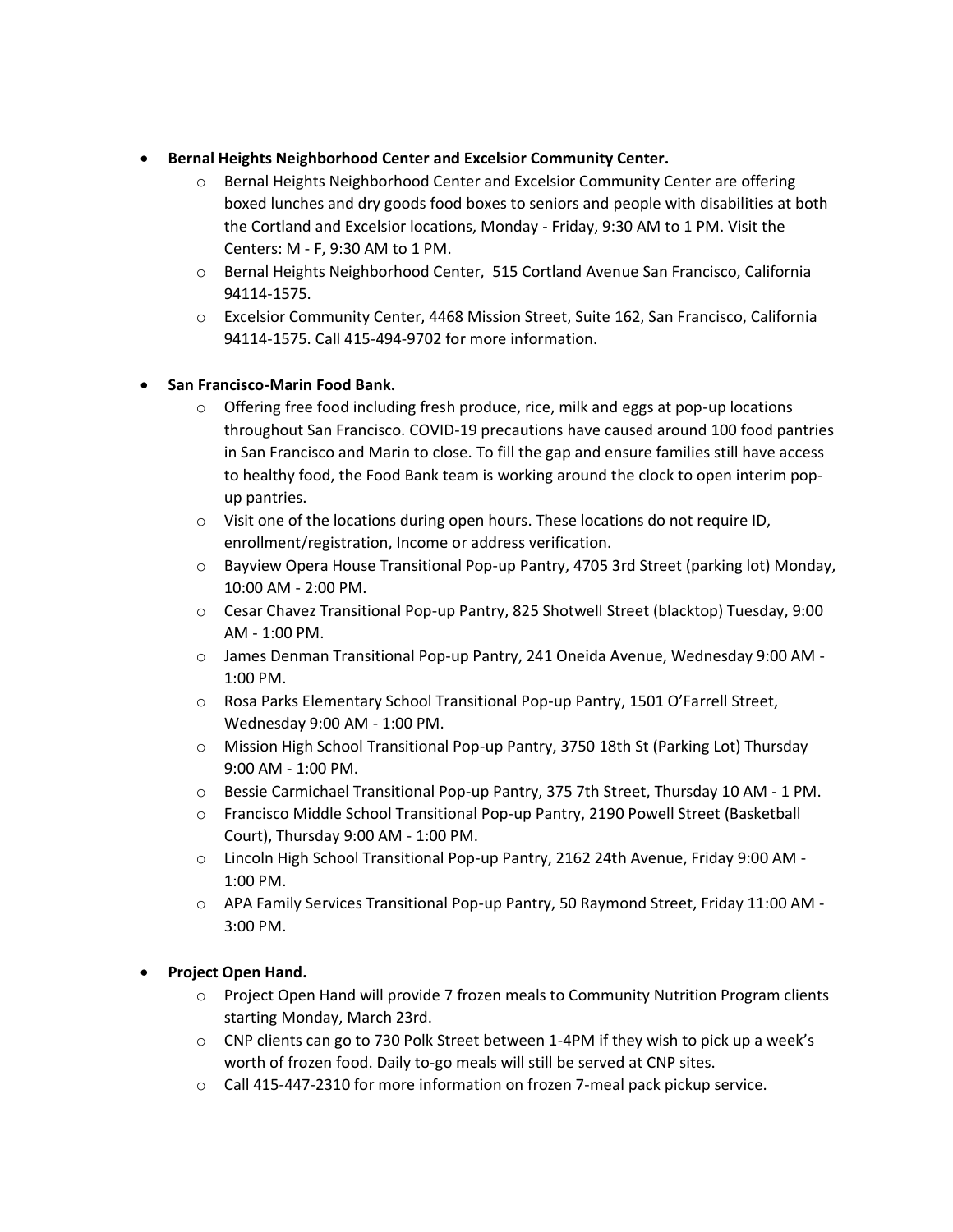- **The Women's Building of San Francisco.**
	- o Weekly food pantry for immigrant and/or low-income families in need. Sign-up with ID and proof of current address is required.
	- $\circ$  Visit on Monday between 9:10am-10:30am to get food. If you haven't already signed up, you can sign up onsite.
	- o Phone #: 415-431-1180; email: [info@womensbuilding.org;](mailto:info@womensbuilding.org) hours: Monday from 9:10am-10:30am.
- **Richmond Neighborhood Center.**
	- $\circ$  Free produce and groceries for individuals and families in need in the Richmond District. All distributions have been temporarily relocated to Richmond Neighborhood Center Headquarters at 741 30th Avenue.
	- o Visit during open hours to receive food. You can register onsite.
	- o Richmond Neighborhood Center Headquarters, 741 30th Avenue, San Francisco, CA 94121; phone #: 415-751-6600; email: [info@richmondsf.org;](mailto:info@richmondsf.org) hours: Monday from 4:00pm-5:00pm, Tuesday from 3:30pm-4:30pm, and Thursday from 2:30pm-4:00pm.
- **Leah's Pantry.**
	- $\circ$  Leah's Pantry is a California-based nonprofit committed to a vision of all people being nourished, regardless of socioeconomic status.
	- $\circ$  Our programs and products are designed to ensure all people have access to healthy food and feel competent preparing easy, nutritious meals for themselves and their families.
	- o Phone: 650-351-7780 Website:<https://www.leahspantry.org/covid-19/>
- **Charlie Cart.**
	- o The Charlie Cart Project is an all-in-one, hands-on food education and nutrition program for any learning environment.
	- o Special program: *[Quarantined with Kids. Kid-approved recipes and lesson plans to mix](https://charliecart.org/stories/cooking-while-quarantined-with-kids/)  [education into your daily routine.](https://charliecart.org/stories/cooking-while-quarantined-with-kids/)*
	- o More info:<https://charliecart.org/about/#contact>

# **San Francisco Farmers' Markets** (Open during Coronavirus Pandemic, as of 4/28/2020)

- **Alemany Farmers' Market.**
	- o 100 Alemany Blvd.
	- o Open Saturdays 6:00am-2:00pm
	- o EBT cards accepted.
- **Castro Farmers' Market.**
	- o 288 Noe St.
	- o Open Wednesdays 2:30pm-7:00pm (first hour for seniors & those at greater risk)
	- o EBT cards accepted.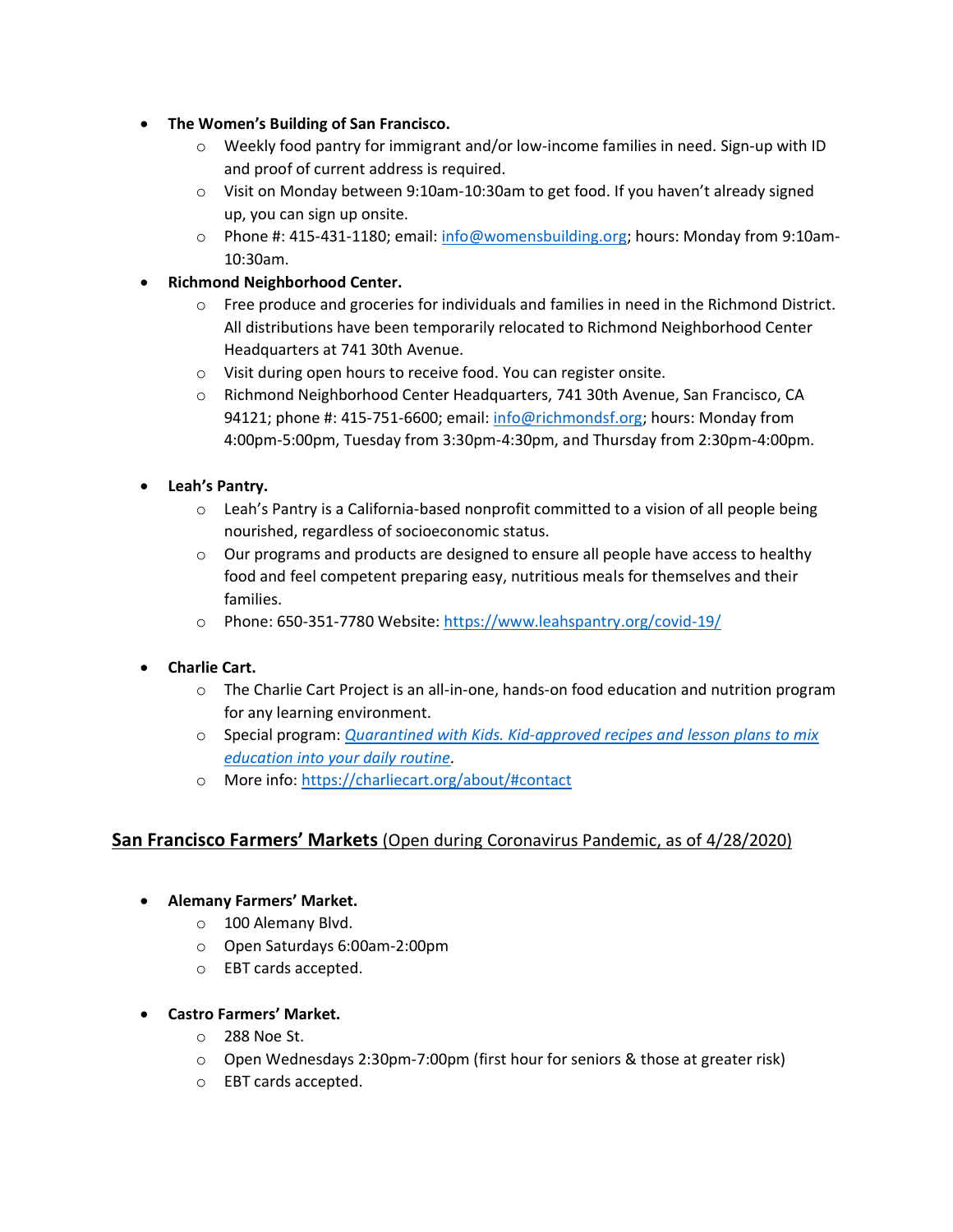#### • **Clement Street Farmers' Market.**

- $\circ$  Clement Street, between 2<sup>nd</sup> and 4<sup>th</sup> Avenues.
- o Open Sundays 9:00am-2:00pm
- o EBT cards accepted.

#### • **Divisadero Farmers' Market.**

- o 1375 Fell St.
- o Open Sundays 10:00am-2:00pm
- o EBT cards accepted.

# • **Ferry Plaza Farmers' Market.**

- o Ferry Building, Embarcadero at Market St.
- o Open Tuesdays and Thursdays 10:00am-2:00pm, Saturdays 10:00am-2:00pm
- o EBT cards accepted.

#### • **Fillmore Farmers' Market.**

- o Fillmore Center Plaza, O'Farrell St. And Fillmore St.
- o Open Saturdays 9:00am-1:00pm
- o EBT cards accepted.

# • **Fort Mason Farmers' Market.**

- o Fort Mason Center. Buchanan St. and Marina Blvd.
- o Open Wednesdays and Sundays 9:30am-1:30pm
- o EBT cards accepted.

#### • **Heart of the City Farmers' Market.**

- o United Nations Plaza, above Civic Center BART.
- o Open Sundays 7:00am-5:00pm and Wednesdays 7:00am-5:30pm.
- o CalFresh customers can use their EBT card to purchase tokens to spend with farmers.
- o More info:<https://heartofthecity-farmersmar.squarespace.com/>

#### • **Inner Sunset Farmers' Market.**

- o Parking Lot south of Irving St. between 8th and 9th Avenues.
- o Open Saturdays 9:00am-1:00pm
- o EBT cards accepted.
- **Noe Valley Farmers' Market.**
	- o Noe Valley Town Square at 3861 24th St.
	- o Open Saturdays 8:00am-1:00pm (first hour for seniors & those at greater risk)
	- o EBT cards accepted.